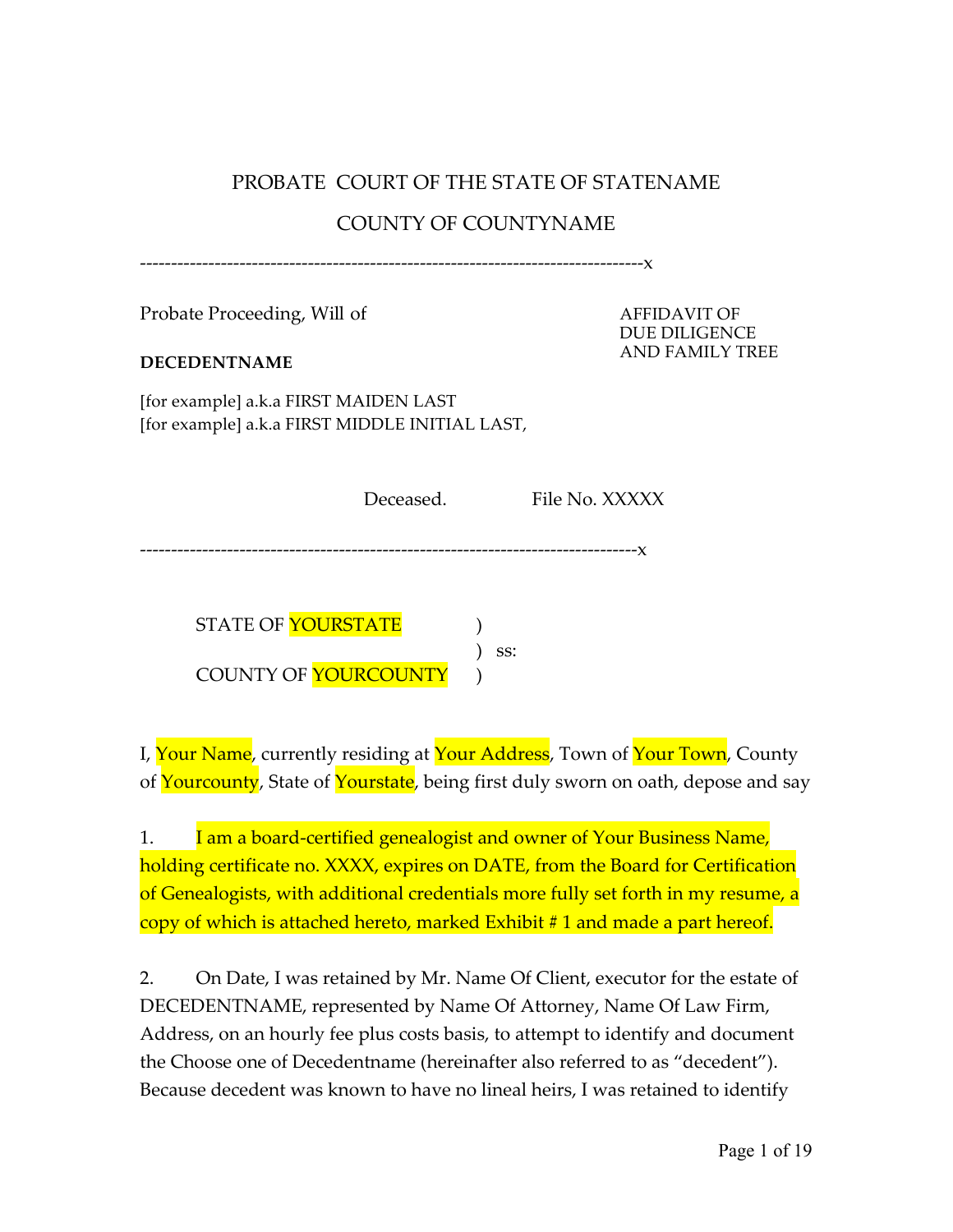the siblings and respective issue if any, and if none, the parents' siblings and respective issue. I have no interest in the outcome of this case.

### OR, alternate paragraph 2 for real estate and mineral rights cases:

On Date, Mr. Name Of Client, Address, City, State Zipcode, retained me to conduct an hourly-based search to identify and locate the heirs of **DECEDENTNAME**, deceased, former owner of PROPERTY DESCRIPTION. I was retained to identify the lineal heirs (children and their respective issue), if any, and if none, the siblings and respective issue, of Decedentname or his surviving spouse. I have no interest in the outcome of this case.

3. I was supplied with the following genealogical data and supporting documentation relating to decedent's known ancestry:

4. I have inspected or caused to be inspected: birth, marriage, and death records and indexes; probate records; newspaper archives and obituaries; church records; U.S. Federal census records and indexes; passenger lists; online genealogy databases; and other miscellaneous sources.

5. I have personal knowledge of the facts and matters hereinafter stated, except where same are stated to be based on information and belief, in which case, I verily believe them to be true. I conclude that *[for example, decedent has* no living first cousins. He had two living paternal first cousins once removed, and two living maternal first cousins once removed.] The final results of this search are displayed in a Paternal Family Tree (Exhibit # 2) and Maternal Family Tree (Exhibit # 3).

6. **DECEDENTNAME a.k.a.** All Name Variations Found On Document Exhibits, **decedent,** was born on Date in Place, the son of Decedent's Mother and Decedent's Father. Decedentname died on Date, in Place. He married **SPOUSE a.k.a**. Other Names on Date, in Place. Spouse was born on Date in Place, the son of Mother'sname and Father'sname. Spouse died on Date with a last residence in Place. Decedentname and Spouse had no children, natural or adopted.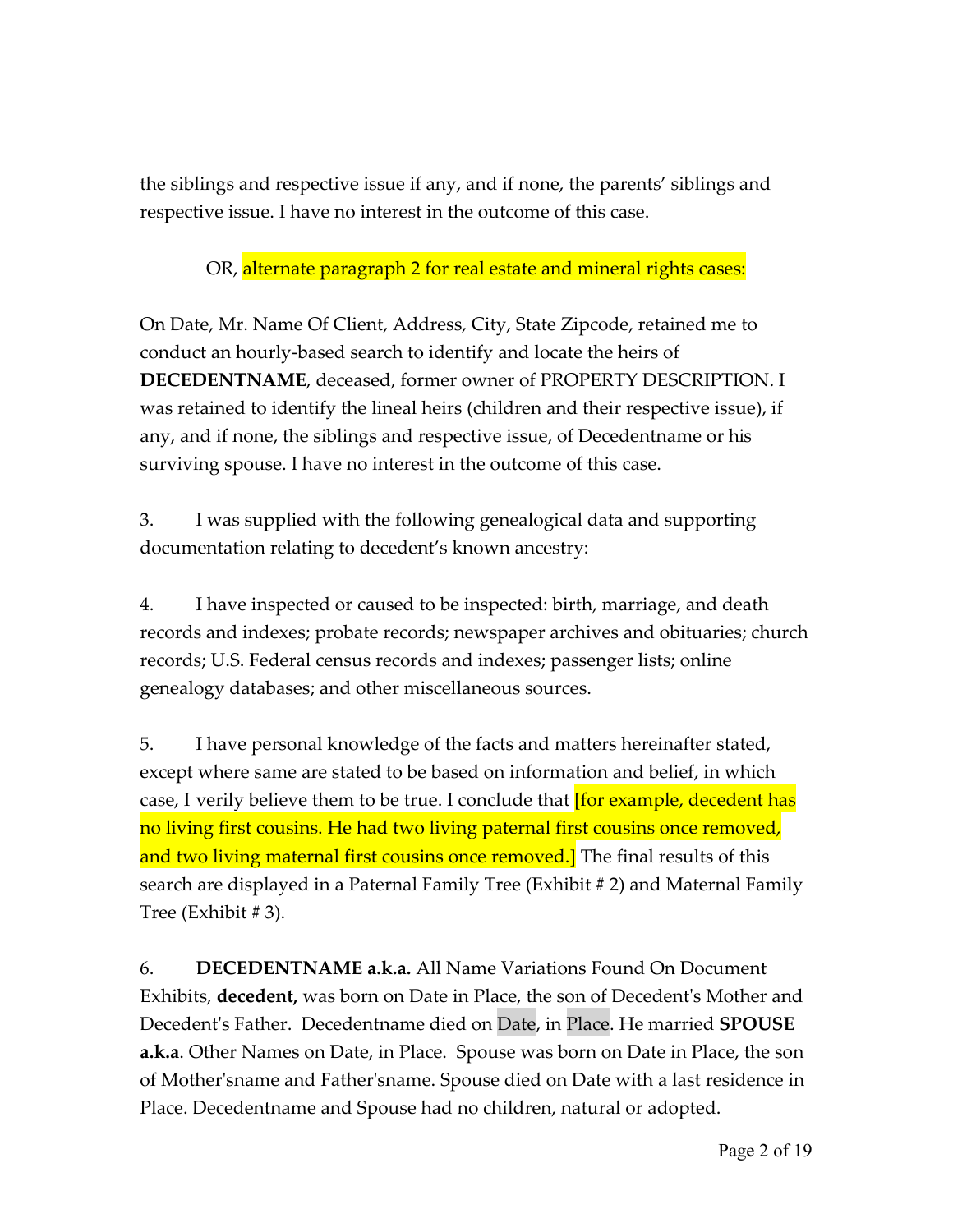Attached hereto are:

[The following are examples of various types of exhibits you might use. Please replace with Exhibits pertinent to your affidavit.]

| Exhibit # $4$ | Marriage record Spousename and Spousename (Year).                                   |
|---------------|-------------------------------------------------------------------------------------|
| Exhibit # $5$ | YEAR deed of sale for Town, State, property showing grantors<br>Spouse and Spouse.  |
| Exhibit # $6$ | Death certificate for Decedent (Year)                                               |
| Exhibit # $7$ | Social Security Death Index entry for Spouse showing dates of<br>birth and death.   |
| Exhibit $\#8$ | Obituary for Husband (Year) naming no children.                                     |
| Exhibit $# 9$ | 19XX U.S. Census for Name household, showing spouse and<br>spouse, with no children |

7. **DECEDENT'S FATHER**, a.k.a. **Other Names**, **decedent's father**, was born on Date, in Place, the son of PARENT'SNAMES.

He died on Date, with a last residence in Place. He married Decedent's Mother, a.k.a. Other Names **decedent's mother,** on Date, in Place. Decedent's Mother was born on Date, in Place, the daughter of PARENTS'NAMES. Decedent's Mother died on Date, with a last residence in Place. Decedent's Father and Decedent's Mother had the following child:

1. Decedentname

Attached hereto are: *[these are examples only. Replace with your own.]* 

| Exhibit # 10 Birth certificate for Father's name (Year)               |
|-----------------------------------------------------------------------|
| Exhibit #11 Social Security Death Index entry for, Father'name (Year) |

Exhibit # 12 Obituary for Father'sname, naming only child (Year)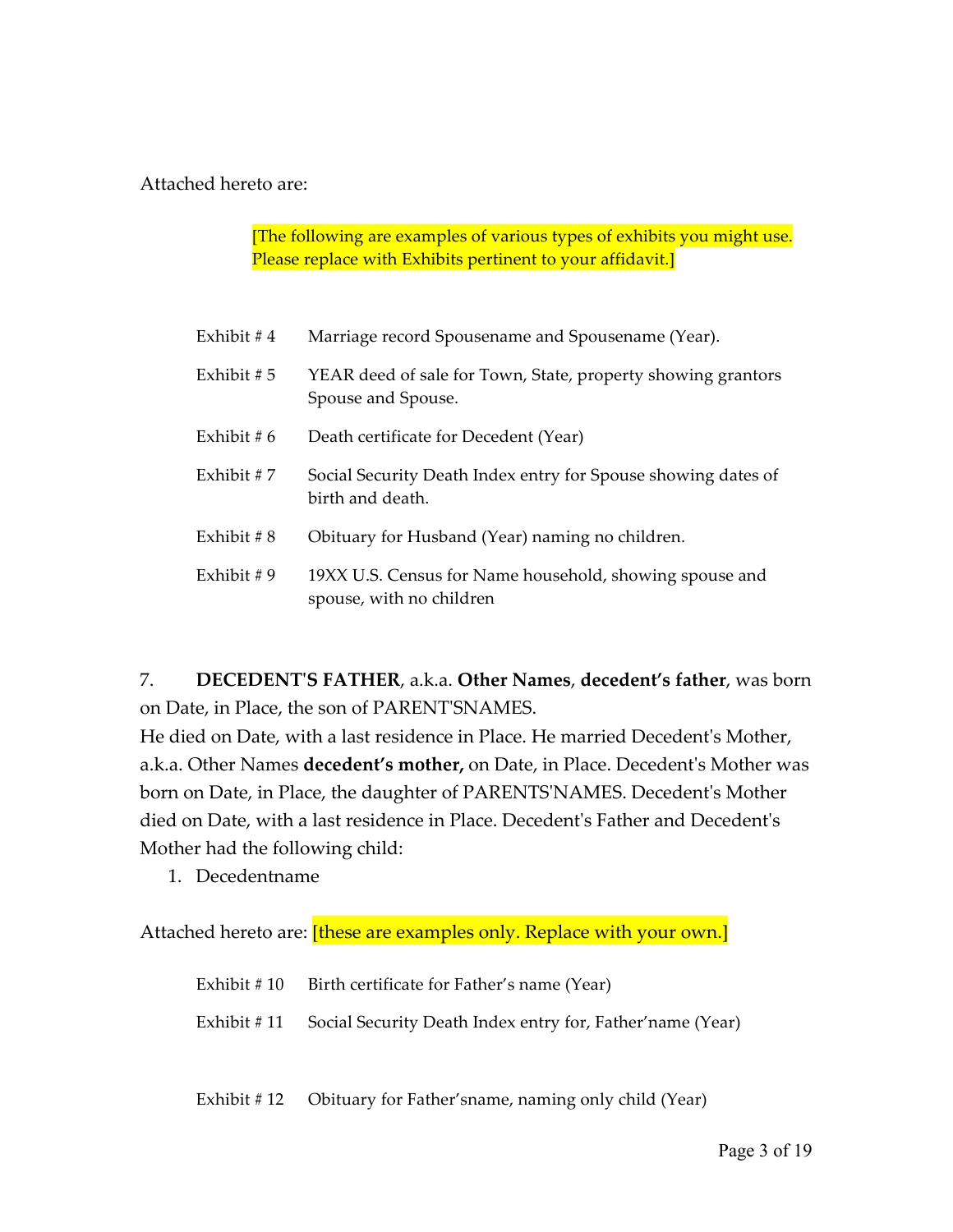| Exhibit #13  | Excerpt from probate file of Father's name, naming only child<br>(Year) |
|--------------|-------------------------------------------------------------------------|
| Exhibit #14  | Surname – Surname marriage (Year)                                       |
| Exhibit #15  | Birth certificate for Mother's name (Year)                              |
| Exhibit #16  | Death certificate for Mother' name (Year)                               |
| Exhibit # 17 | Obituary for Mother's name, naming only child (Year)                    |

#### **PATERNAL RELATIVES**

# 8. **PATERNALGRANDFATHER**, **a.k.a Othernames, decedent's paternal grandfather,** was born on Date, in Place, and died on Date, in Place. He married **PATERNALGRANDMOTHER**, **decedent's paternal grandmother,** on Date, in Place. Paternalgrandmother, a.k.a. Other Names, was born Date, in Place and died on Date, in Place. Paternalgrandfather and Paternalgrandmother had the following children:

- 1. Sibling/Aunt/Uncle Name
- 2. Sibling/Aunt/Uncle Name
- 3. Sibling/Aunt/Uncle Name
- 4. Sibling/Aunt/Uncle Name

Attached hereto are: *[these are examples only. Replace with your own.]* 

| Exhibit #18 Death certificate for Grandfather (Year)         |
|--------------------------------------------------------------|
| Exhibit #19 Obituary for Grandfather, naming children (Year) |
| Exhibit # 20 Surname – Surname marriage certificate (Year)   |
| Exhibit #21 Death record for Grandmother (Year)              |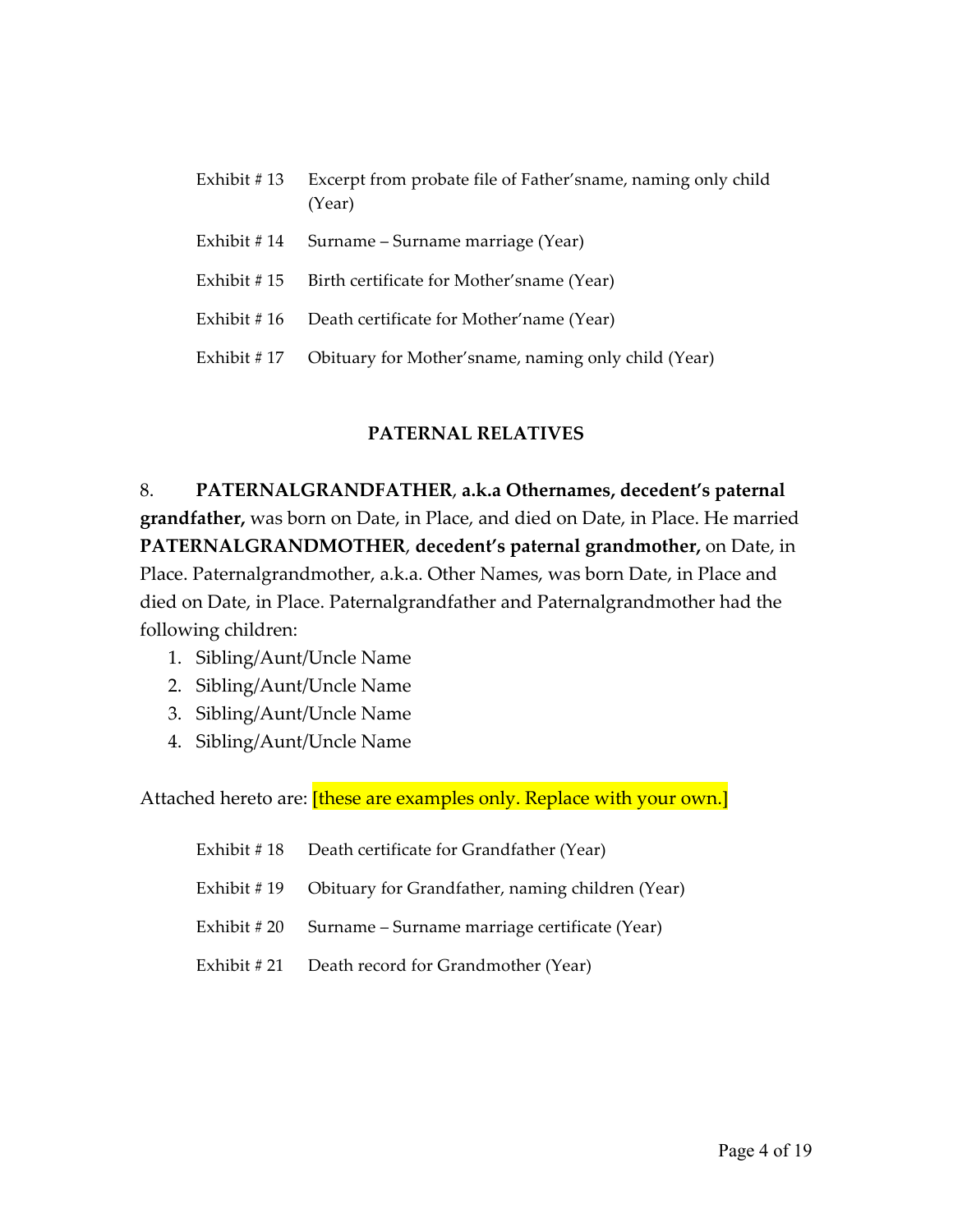9. **Sibling/Aunt/Uncle Name a.k.a. Other Names, decedent's** paternal aunt, was born on Date in Place, the son/daughter of Paternalgrandfather and Paternalgrandmother. Sibling/Aunt/Uncle Name died on Date with a last residence in Place. He married **SPOUSENAME**, a.k.a. Other Names on Date in Place. Spousename was born on Date in Place and died on Date with a last residence in Place. Sibling/Aunt/Uncle Name and Spousename had the following children:

- 1. Name Of Cousin/Niece/Nephew
- 2. Name Of Cousin/Niece/Nephew
- 3. Name Of Cousin/Niece/Nephew

Attached hereto are:

10. **Name Of Cousin/Niece/Nephew, decedent's niece**, was born on Date, the son/daughter of Sibling/Aunt/Uncle Name and Spousename. Name Of Cousin/Niece/Nephew's last known contact information is:

Street Address City, State Zip Phone number

11. **Name Of Cousin/Niece/Nephew, decedent's niece**, was born on Date, the son/daughter of Sibling/Aunt/Uncle Name and Spousename. Name Of Cousin/Niece/Nephew's last known contact information is:

Street Address City, State Zip Phone number

12. **Name Of Cousin/Niece/Nephew, decedent's niece**, was born on Date, the son/daughter of Sibling/Aunt/Uncle Name and Spousename. Name Of Cousin/Niece/Nephew's last known contact information is: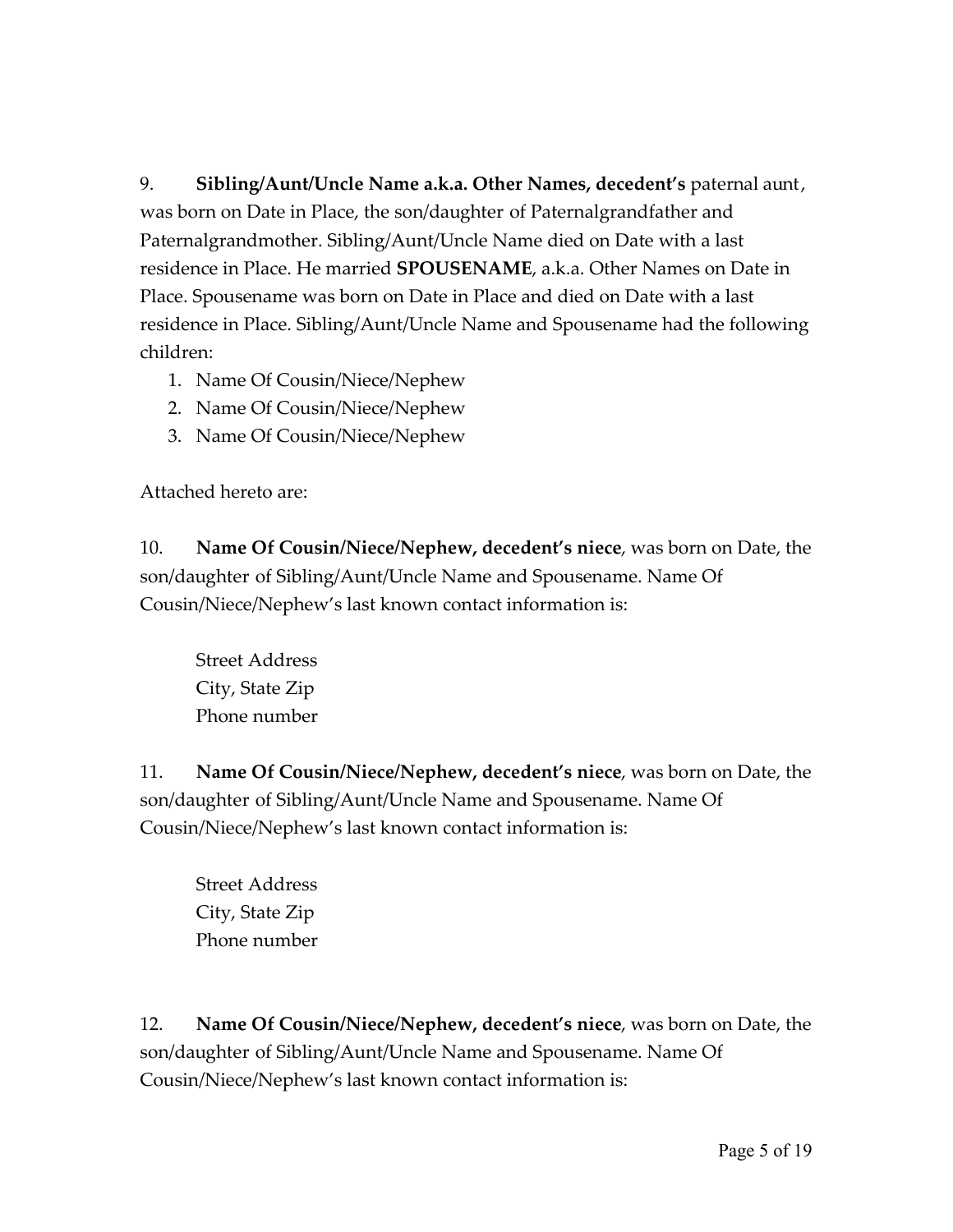Street Address City, State Zip Phone number

13. **Sibling/Aunt/Uncle Name a.k.a. Other Names, decedent's** paternal aunt , was born on Date in Place, the son/daughter of Paternalgrandfather and Paternalgrandmother. **Sibling**/Aunt/Uncle Name died on Date with a last residence in Place. He married **SPOUSENAME**, a.k.a. Other Names on Date in Place. Spousename was born on Date in Place and died on Date in Place. Sibling/Aunt/Uncle Name and Spousename had the following children

- 1. Name Of Cousin/Niece/Nephew
- 2. Name Of Cousin/Niece/Nephew
- 3. Name Of Cousin/Niece/Nephew

Attached hereto are:

14. **Name Of Cousin/Niece/Nephew, decedent's niece**, was born on Date, the son/daughter of Sibling/Aunt/Uncle Name and Spousename. Name Of Cousin/Niece/Nephew's last known contact information is:

Street Address City, State Zip Phone number

15. **Name Of Cousin/Niece/Nephew, decedent's niece**, was born on Date, the son/daughter of Sibling/Aunt/Uncle Name and Spousename. Name Of Cousin/Niece/Nephew's last known contact information is:

Street Address City, State Zip Phone number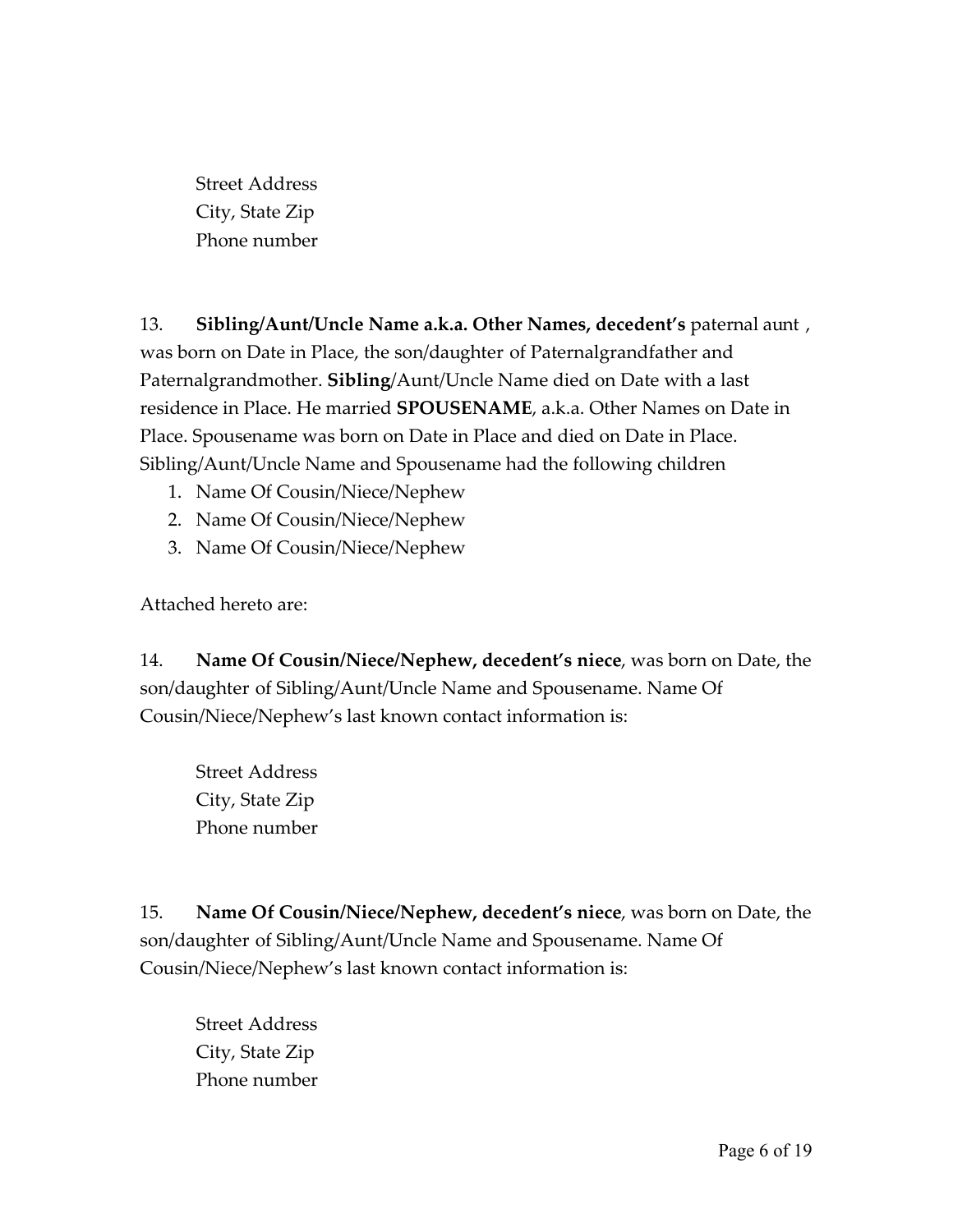Street Address City, State Zip Phone number

17. **Sibling/Aunt/Uncle Name a.k.a. Other Names, decedent's** paternal aunt, was born on Date in Place, the son/daughter of Paternalgrandfather and Paternalgrandmother. Sibling/Aunt/Uncle Name died on Date with a last residence in Place. He married **SPOUSENAME**, a.k.a. Other Names on Date in Place. Spousename was born on Date in Place and died on Date in Place. Sibling/Aunt/Uncle Name and Spousename had the following children:

- 1. Name Of Cousin/Niece/Nephew
- 2. Name Of Cousin/Niece/Nephew
- 3. Name Of Cousin/Niece/Nephew

Attached hereto are:

18. **Name Of Cousin/Niece/Nephew, decedent's niece**, was born on Date, the son/daughter of Sibling/Aunt/Uncle Name and Spousename. Name Of Cousin/Niece/Nephew's last known contact information is:

Street Address City, State Zip Phone number

19. **Name Of Cousin/Niece/Nephew, decedent's niece**, was born on Date, the son/daughter of Sibling/Aunt/Uncle Name and Spousename. Name Of Cousin/Niece/Nephew's last known contact information is: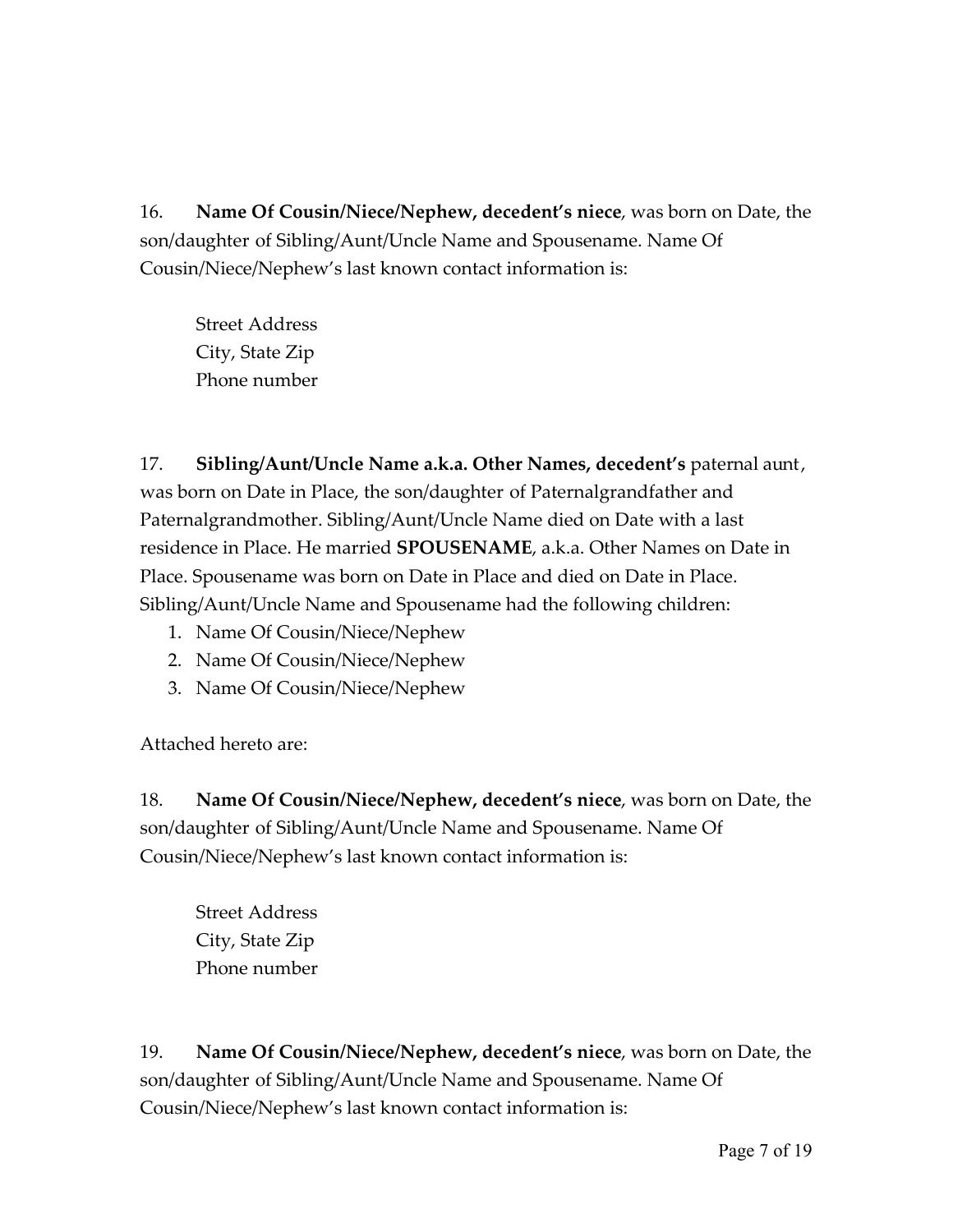Street Address City, State Zip Phone number

20. **Name Of Cousin/Niece/Nephew, decedent's niece,** was born on Date, the son/daughter of Sibling/Aunt/Uncle Name and Spousename. Name Of Cousin/Niece/Nephew's last known contact information is:

Street Address City, State Zip Phone number

21. **Sibling/Aunt/Uncle Name a.k.a. Other Names, decedent's** paternal aunt, was born on Date in Place, the son/daughter of Paternalgrandfather and Paternalgrandmother. **Sibling**/Aunt/Uncle Name died on Date with a last residence in Place. He married **SPOUSENAME**, a.k.a. Other Names on Date in Place. Spousename was born on Date in Place and died on Date in Place. Sibling/Aunt/Uncle Name and Spousename had the following children:

- 1. Name Of Cousin/Niece/Nephew
- 2. Name Of Cousin/Niece/Nephew
- 3. Name Of Cousin/Niece/Nephew

Attached hereto are:

22. **Name Of Cousin/Niece/Nephew, decedent's niece**, was born on Date, the son/daughter of Sibling/Aunt/Uncle Name and Spousename. Name Of Cousin/Niece/Nephew's last known contact information is:

Street Address City, State Zip Phone number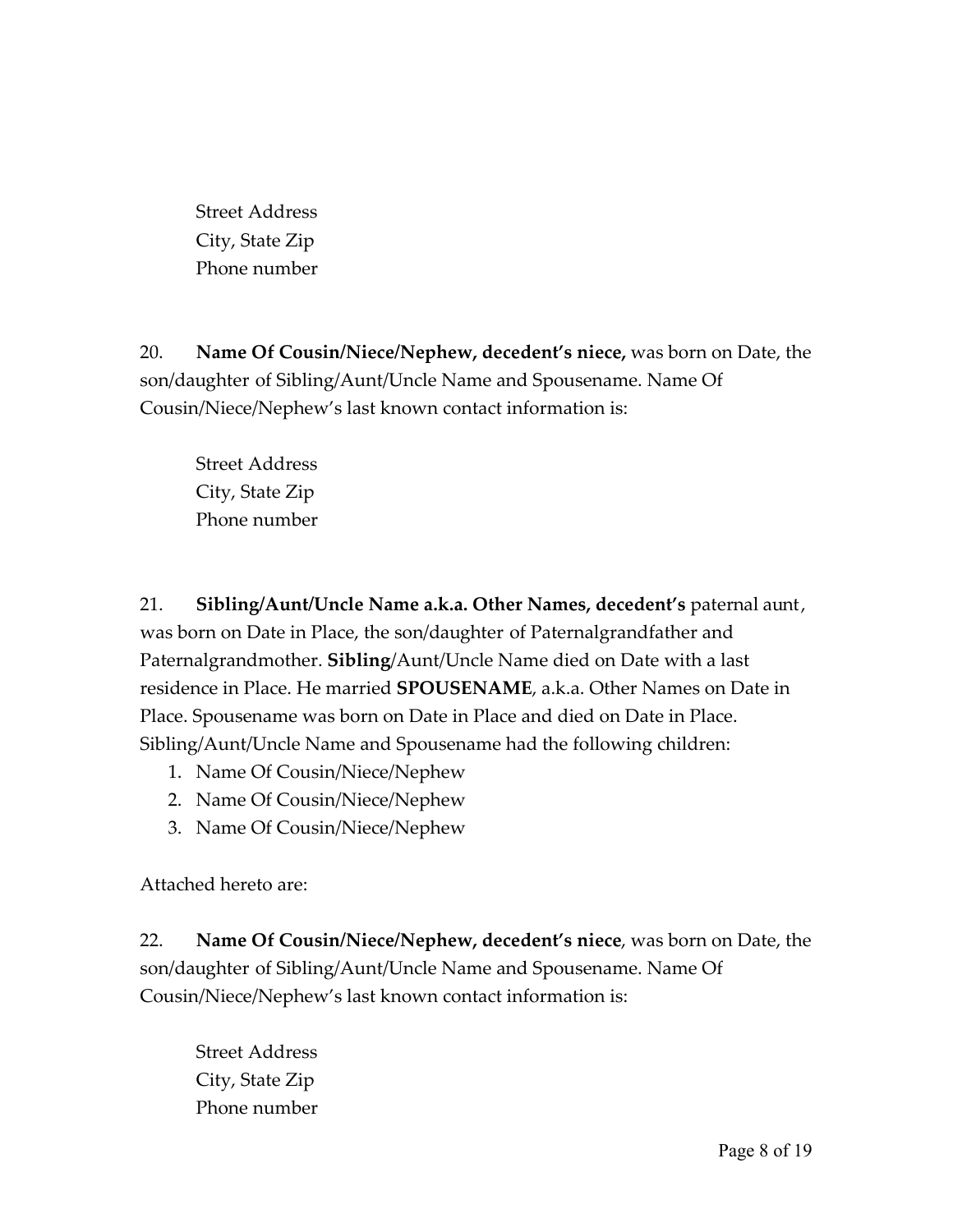Street Address City, State Zip Phone number

24. **Name Of Cousin/Niece/Nephew, decedent's niece**, was born on Date, the son/daughter of Sibling/Aunt/Uncle Name and Spousename. Name Of Cousin/Niece/Nephew's last known contact information is:

Street Address City, State Zip Phone number

Copy and paste more paragraphs for any additional paternal aunts and uncles, listing the first cousins underneath, and first cousins once removed underneat each cousin, if necessary. You will need to edit the paragraphs manually in the copied paragraphs, as the tabbed fields will not work.

### **MATERNAL RELATIVES**

25. **MATERNALGRANDFATHER**, **a.k.a Othernames, decedent's maternal grandfather,** was born on DATE, in Place, and died on Date, in Place. He married **MATERNALGRANDMOTHER**, **decedent's maternal grandmother,** on Date, in Place. Maternalgrandmother, a.k.a. Other Names, was born Date, in Place and died on Date, in Place. Maternalgrandfather and Maternalgrandmother had the following children:

1. Sibling/Aunt/Uncle Name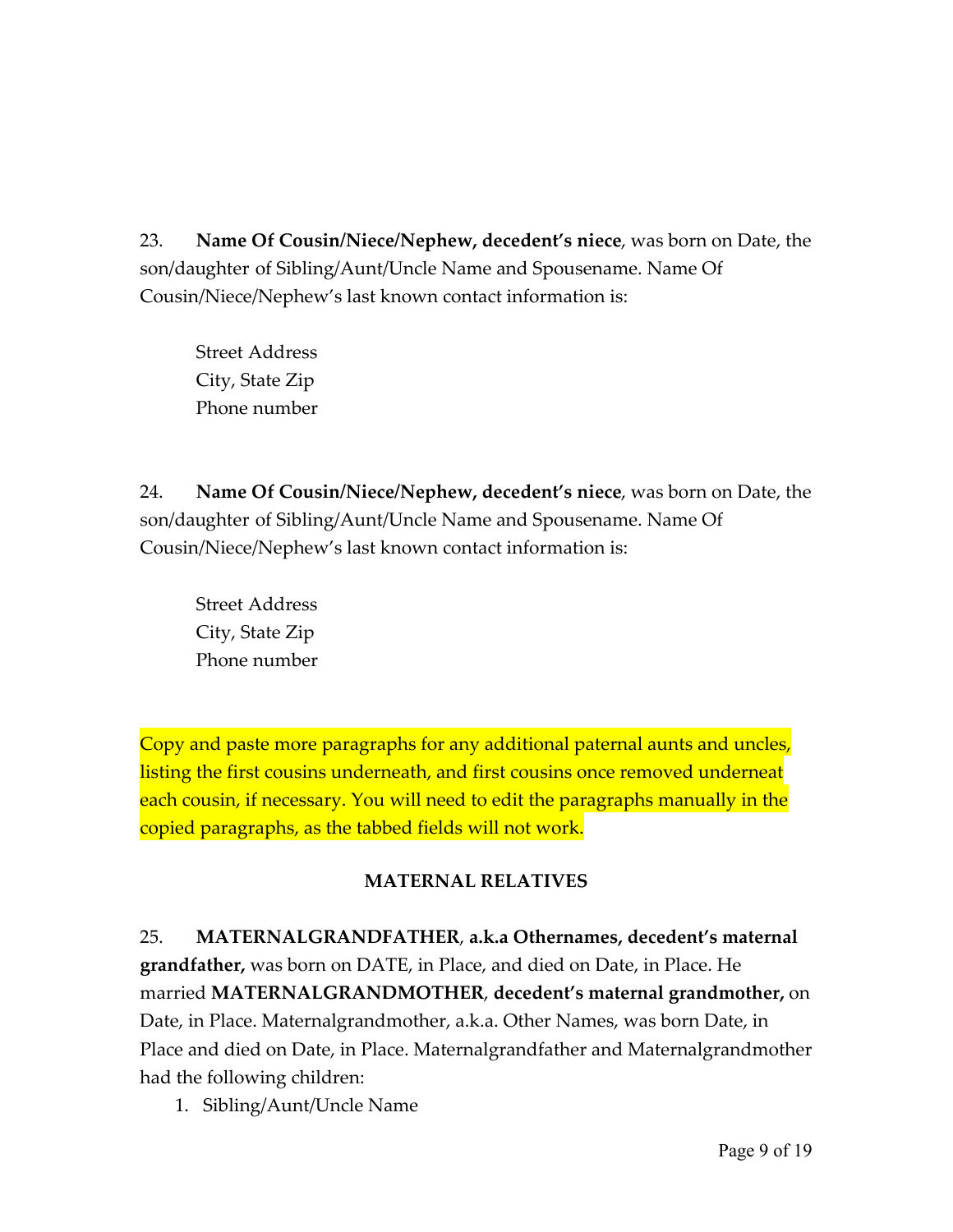- 2. Sibling/Aunt/Uncle Name
- 3. Sibling/Aunt/Uncle Name
- 4. Sibling/Aunt/Uncle Name

Attached hereto are: [these are examples only. Replace with your own.]

| Exhibit #22 Death certificate for Grandfather (Year)         |
|--------------------------------------------------------------|
| Exhibit #23 Obituary for Grandfather, naming children (Year) |
| Exhibit #24 Surname – Surname marriage certificate (Year)    |
| Exhibit #25 Death record for Grandmother (Year)              |

26. **Sibling/Aunt/Uncle Name a.k.a. Other Names, decedent's** maternal aunt, was born on Date in Place, the son/daughter of Maternalgrandfather and Maternalgrandmother. Sibling/Aunt/Uncle Name died on Date with a last residence in Place. He married **SPOUSENAME**, a.k.a. Other Names on Date in Place. Spousename was born on Date in Place and died on Date with a last residence in Place. Sibling/Aunt/Uncle Name and Spousename had the following children:

- 1. Name Of Cousin/Niece/Nephew
- 2. Name Of Cousin/Niece/Nephew
- 3. Name Of Cousin/Niece/Nephew

Attached hereto are:

27. **Name Of Cousin/Niece/Nephew, decedent's niece**, was born on Date, the son/daughter of Sibling/Aunt/Uncle Name and Spousename. Name Of Cousin/Niece/Nephew's last known contact information is:

Street Address City, State Zip Phone number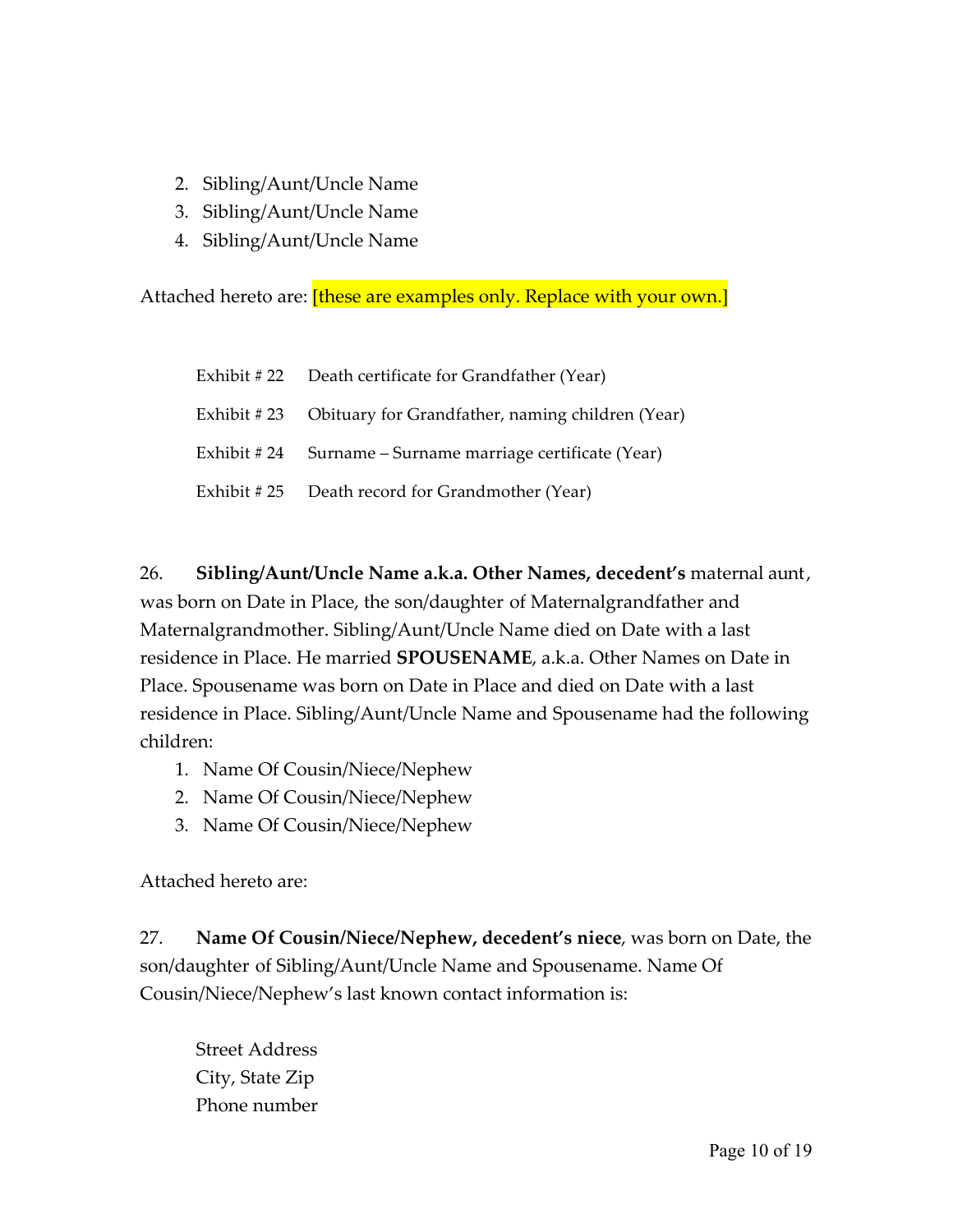Street Address City, State Zip Phone number

29. **Name Of Cousin/Niece/Nephew, decedent's niece**, was born on Date, the son/daughter of Sibling/Aunt/Uncle Name and Spousename. Name Of Cousin/Niece/Nephew's last known contact information is:

Street Address City, State Zip Phone number

30. **Sibling/Aunt/Uncle Name a.k.a. Other Names, decedent's** maternal aunt, was born on Date in Place, the son/daughter of Maternalgrandfather and Maternalgrandmother. **Sibling**/Aunt/Uncle Name died on Date with a last residence in Place. He married **SPOUSENAME**, a.k.a. Other Names on Date in Place. Spousename was born on Date in Place and died on Date in Place. Sibling/Aunt/Uncle Name and Spousename had the following children

- 1. Name Of Cousin/Niece/Nephew
- 2. Name Of Cousin/Niece/Nephew
- 3. Name Of Cousin/Niece/Nephew

Attached hereto are: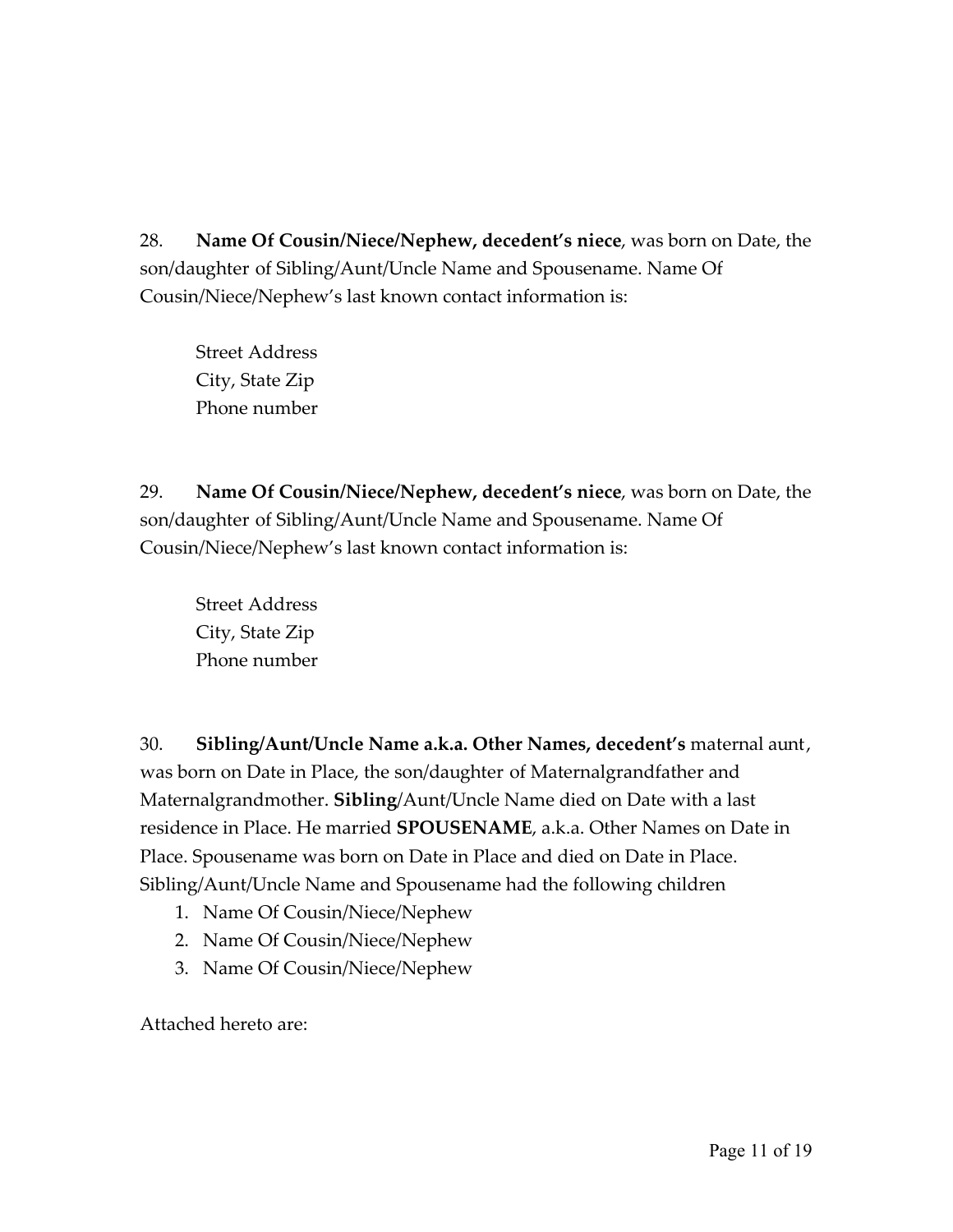Street Address City, State Zip Phone number

32. **Name Of Cousin/Niece/Nephew, decedent's niece**, was born on Date, the son/daughter of Sibling/Aunt/Uncle Name and Spousename. Name Of Cousin/Niece/Nephew's last known contact information is:

Street Address City, State Zip Phone number

33. **Name Of Cousin/Niece/Nephew, decedent's niece**, was born on Date, the son/daughter of Sibling/Aunt/Uncle Name and Spousename. Name Of Cousin/Niece/Nephew's last known contact information is:

Street Address City, State Zip Phone number

34. **Sibling/Aunt/Uncle Name a.k.a. Other Names, decedent's** maternal aunt, was born on Date in Place, the son/daughter of Maternalgrandfather and Maternalgrandmother. Sibling/Aunt/Uncle Name died on Date with a last residence in Place. He married **SPOUSENAME**, a.k.a. Other Names on Date in Place. Spousename was born on Date in Place and died on Date in Place. Sibling/Aunt/Uncle Name and Spousename had the following children:

1. Name Of Cousin/Niece/Nephew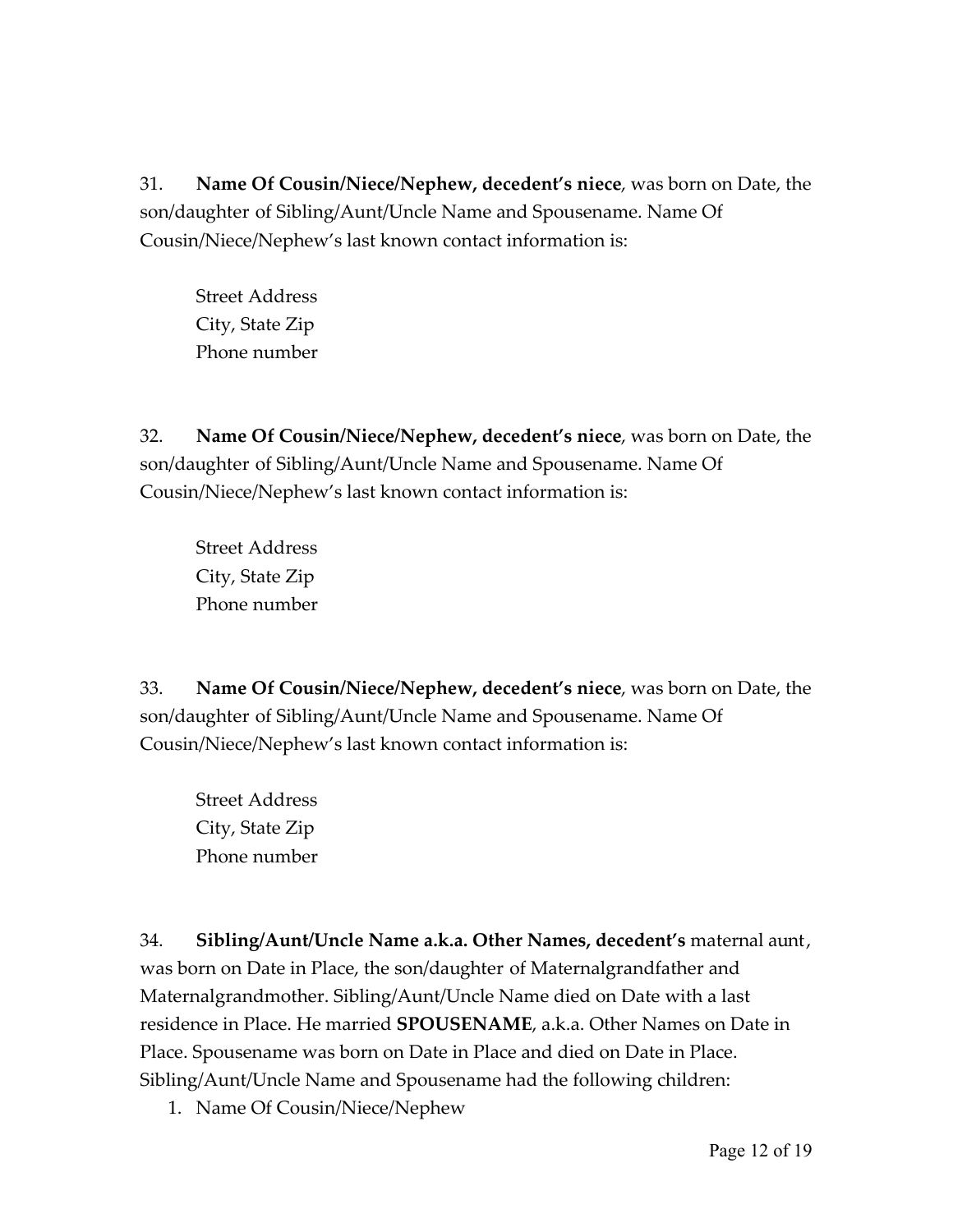- 2. Name Of Cousin/Niece/Nephew
- 3. Name Of Cousin/Niece/Nephew

Attached hereto are:

35. **Name Of Cousin/Niece/Nephew, decedent's niece**, was born on Date, the son/daughter of Sibling/Aunt/Uncle Name and Spousename. Name Of Cousin/Niece/Nephew's last known contact information is:

Street Address City, State Zip Phone number

36. **Name Of Cousin/Niece/Nephew, decedent's niece**, was born on Date, the son/daughter of Sibling/Aunt/Uncle Name and Spousename. Name Of Cousin/Niece/Nephew's last known contact information is:

Street Address City, State Zip Phone number

37. **Name Of Cousin/Niece/Nephew, decedent's niece**was born on Date, the son/daughter of Sibling/Aunt/Uncle Name and Spousename. Name Of Cousin/Niece/Nephew's last known contact information is:

Street Address City, State Zip Phone number

38. **Sibling/Aunt/Uncle Name a.k.a. Other Names, decedent's** maternal aunt, was born on Date in Place, the son/daughter of Maternalgrandfather and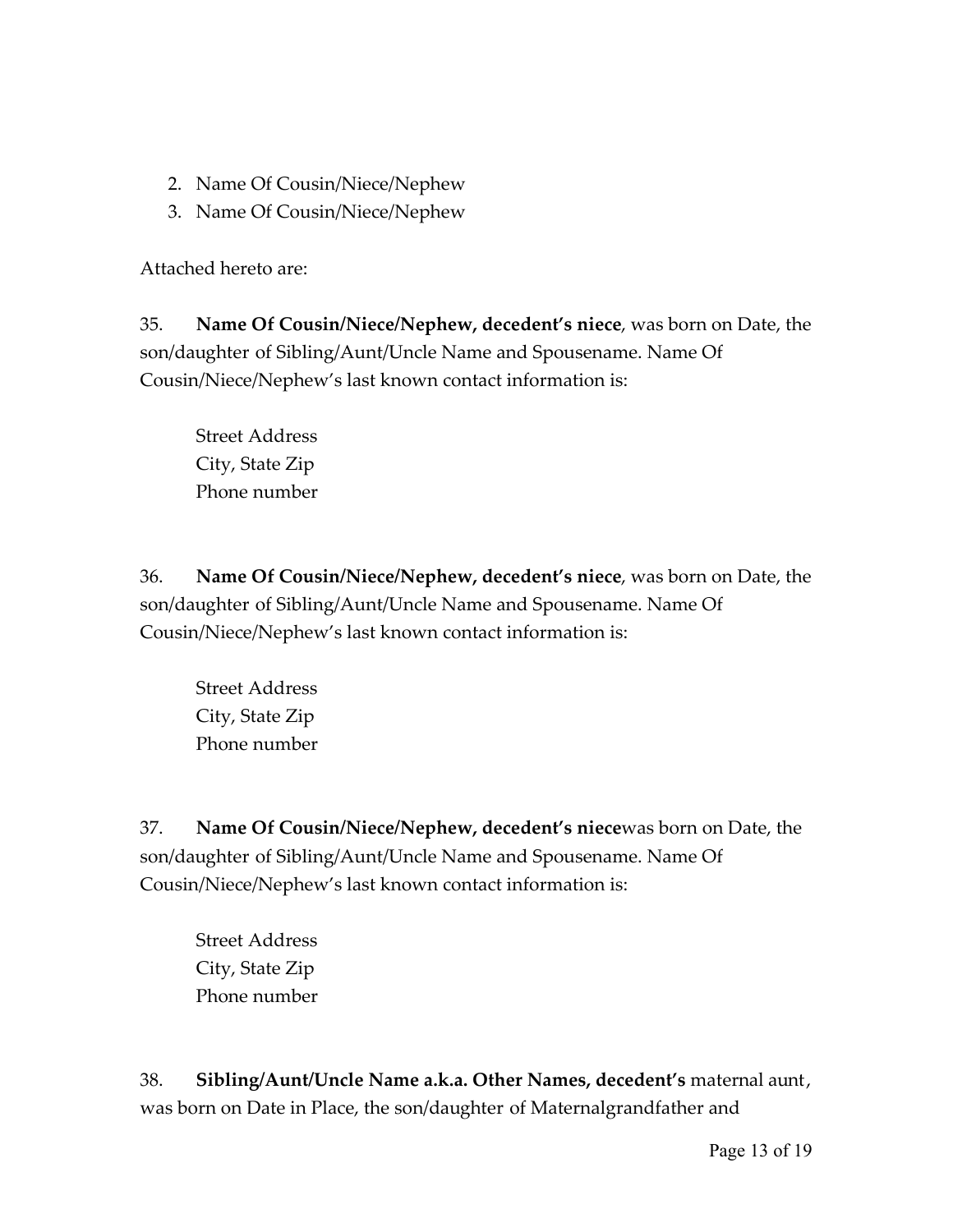Maternalgrandmother. **Sibling**/Aunt/Uncle Name died on Date with a last residence in Place. He married **SPOUSENAME**, a.k.a. Other Names on Date in Place. Spousename was born on Date in Place and died on Date in Place. Sibling/Aunt/Uncle Name and Spousename had the following children:

- 1. Name Of Cousin/Niece/Nephew
- 2. Name Of Cousin/Niece/Nephew
- 3. Name Of Cousin/Niece/Nephew

Attached hereto are:

39. **Name Of Cousin/Niece/Nephew, decedent's niece**, was born on Date, the son/daughter of Sibling/Aunt/Uncle Name and Spousename. Name Of Cousin/Niece/Nephew's last known contact information is:

Street Address City, State Zip Phone number

40. **Name Of Cousin/Niece/Nephew, decedent's niece**, was born on Date, the son/daughter of Sibling/Aunt/Uncle Name and Spousename. Name Of Cousin/Niece/Nephew's last known contact information is:

Street Address City, State Zip Phone number

41. **Name Of Cousin/Niece/Nephew, decedent's niece**, was born on Date, the son/daughter of Sibling/Aunt/Uncle Name and Spousename. Name Of Cousin/Niece/Nephew's last known contact information is:

Street Address City, State Zip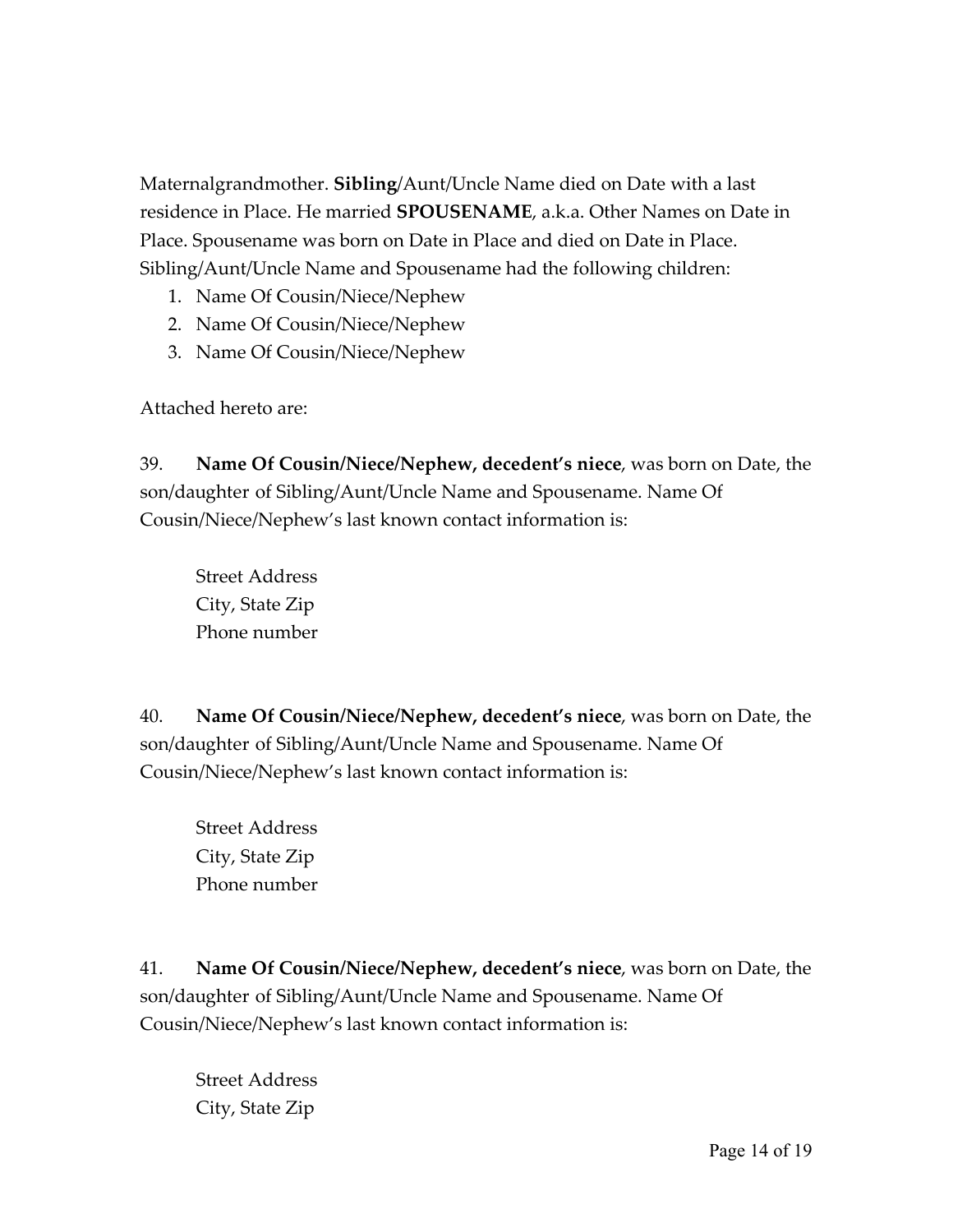Phone number

Continue by copying and pasting paragraphs for each maternal aunt and uncle, listing the first cousins underneath, and first cousins once removed, if necessary.

42. The above information and the attached supporting documentation are the types of information and records generally accepted in the forensic genealogy profession as reliable in forming a professional opinion. I am of the opinion, within a reasonable degree of genealogical certainty and within the time allotted by client, that there are **insert your conclusion as to the number of living** distributees or heirs of DECEDENTNAME, deceased.

By Date:

Your Name

### **VERIFICATION**

The undersigned verifies that she is the affiant in the foregoing affidavit and she states that the statements made therein are true and correct to the best of her knowledge, information and belief.

| <b>.</b> |  |  |
|----------|--|--|
|          |  |  |

Your Name

SWORN TO BEFORE ME and subscribed in my presence this day of

, 2017, at <mark>Your Town</mark>, Your State.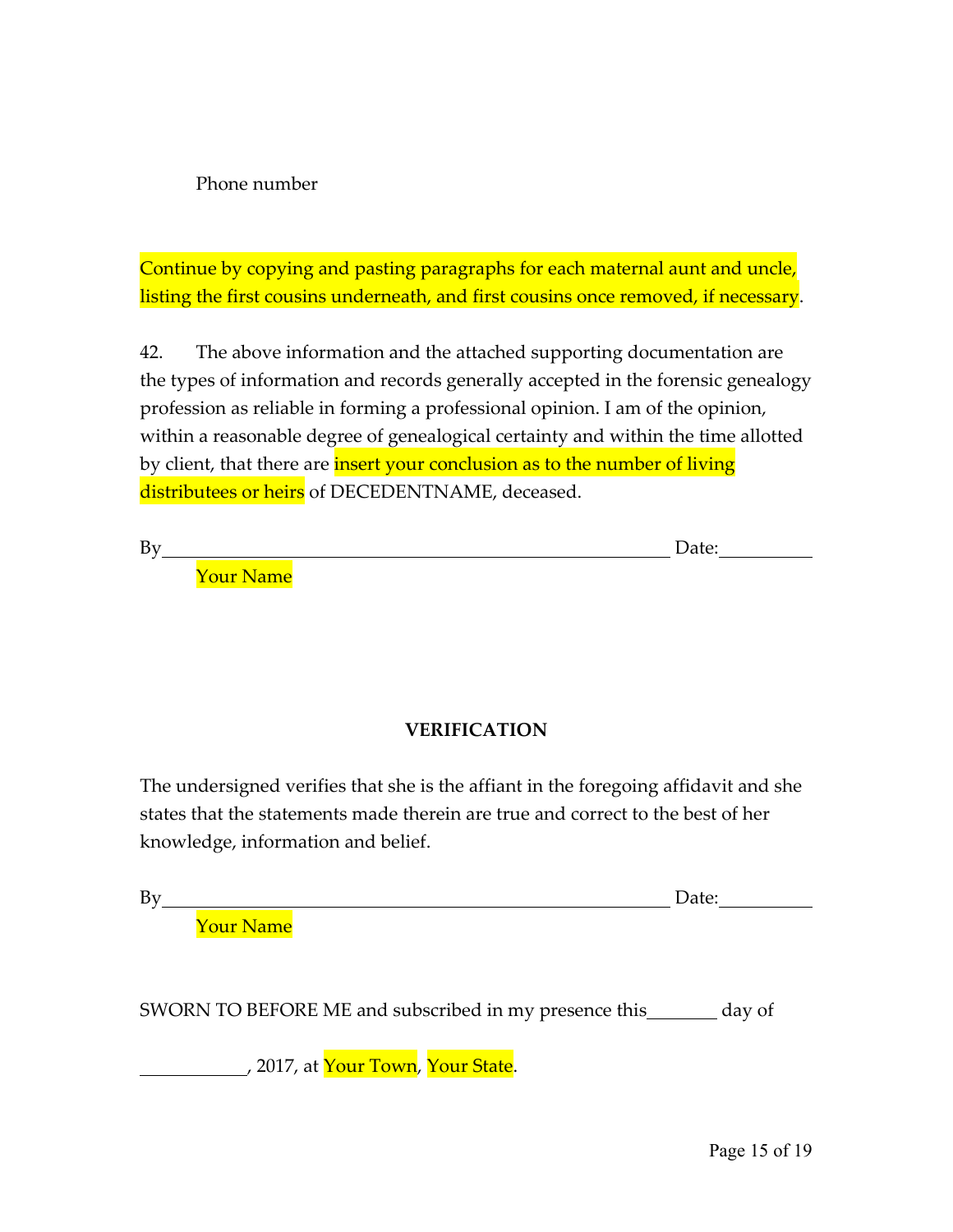Notary Public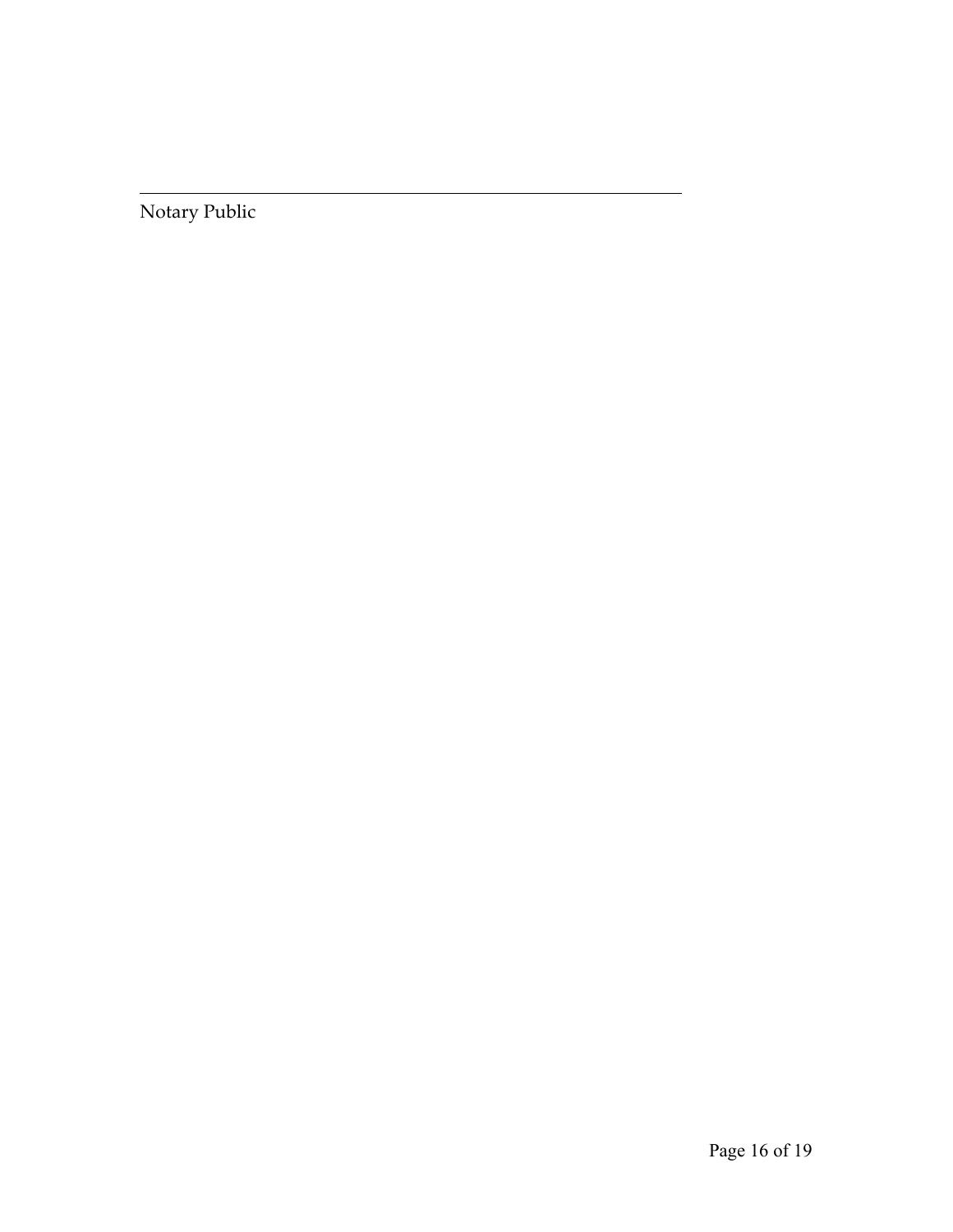#### **Exhibit # 1: Resume of Firstname Lastname**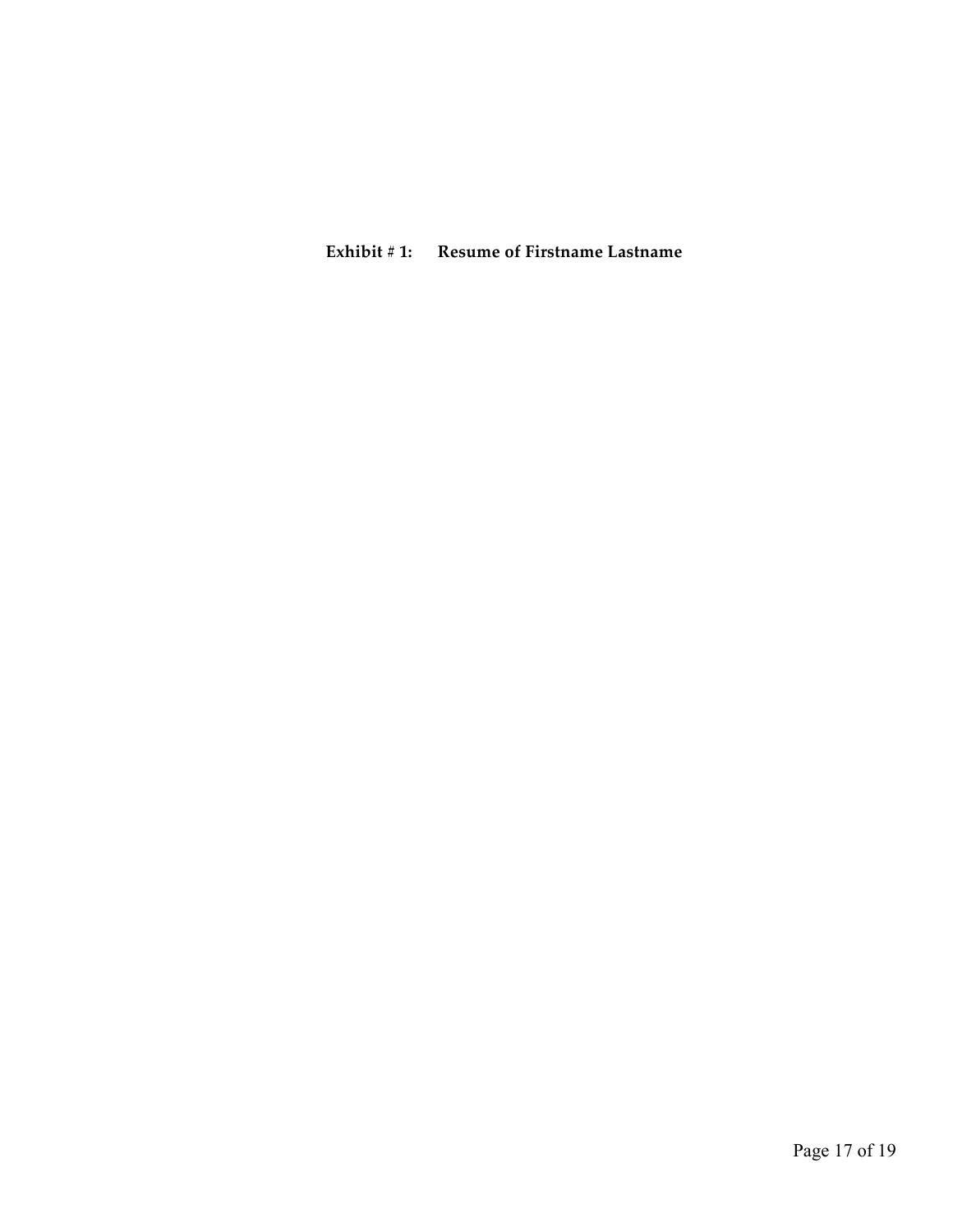## **Exhibit # 2: Paternal Family Tree**